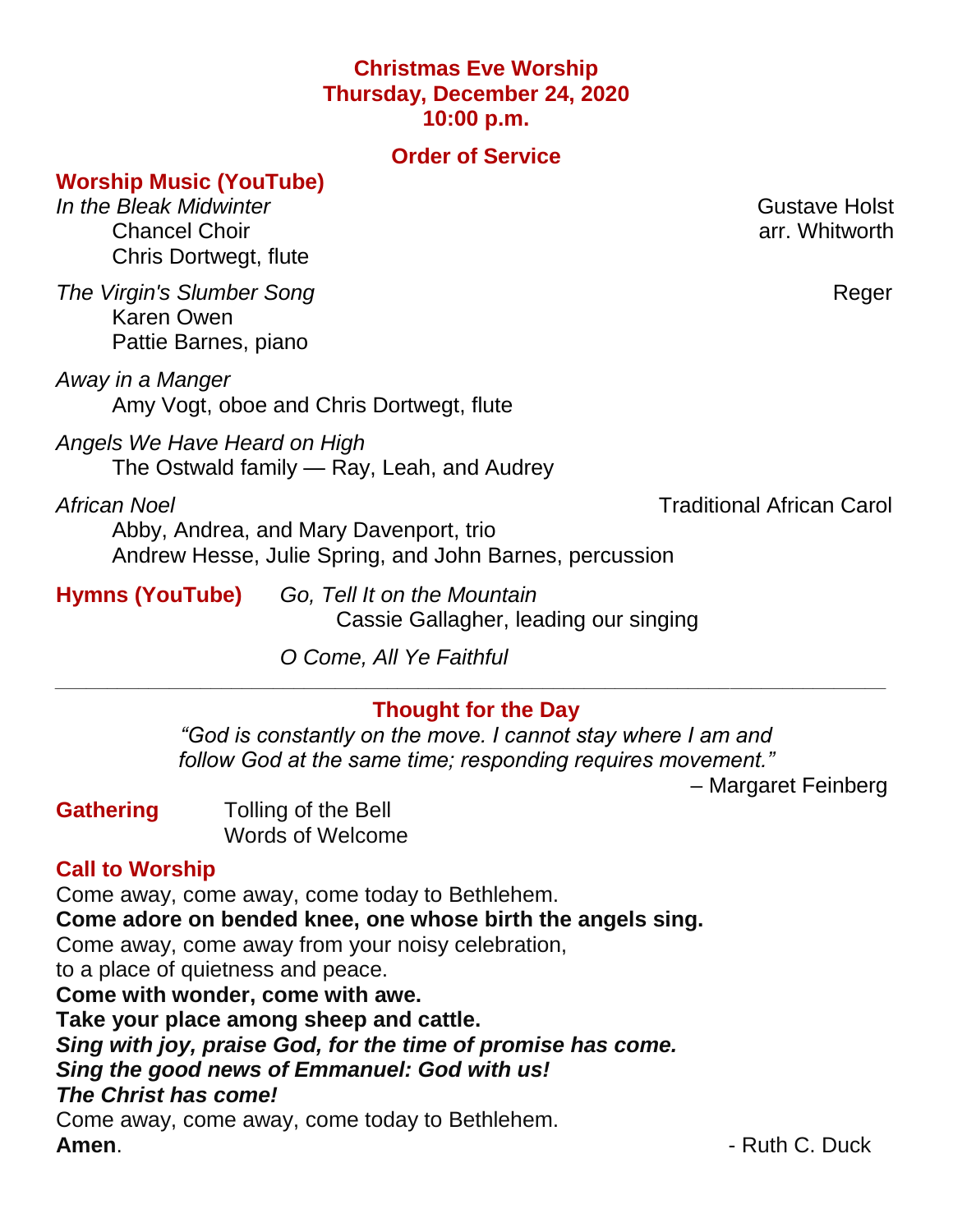#### **Opening Prayer**

**Almighty God, on this holy night, we gather together to give you thanks for Emmanuel-God with us. God with us, birthing hope in the midst of fear. God with us, creating peace in the face of hatred. God with us, nurturing joy where sorrow grows deep. God with us, exuding love amidst aching hearts. On this day and each, we give thanks for God with us a present far greater than any we'll unwrap. May we share this gift with the world. Amen.**

#### **The Lord's Prayer**

**Our Father, who art in heaven, hallowed be thy name. Thy Kingdom come, thy will be done on Earth as it is in heaven. Give us this day our daily bread. And forgive us our trespasses,**

**as we forgive those who trespass against us.**

**And lead us not into temptation,**

**but deliver us from evil.** 

**For thine is the kingdom, and the power, and the glory forever. Amen.**

**Special Music** *What Child Shall Come?* **arr. Liebergen** Grant Sahr and Ryan Doherty, duet Ray Ostwald, violin obbligato

# **Lighting of the Advent Wreath at home** Carolyn and Patrick Donnelly **Lighting of the Advent Wreath at church** John Smoke

*First Reader:* Now the salvation and the power and the kingdom of our God and the authority of his Christ have come. Help us to share your peace and love with others and live our lives more like Christ every day.

*Second Reader:* On this most holy day, we light all four candles in our Advent wreath, and we are reminded of the expectation, preparation, proclamation, and revelation of His coming.

# **All: For to us a child is born, to us a son is given; and his name shall be called, Wonderful Counselor, Mighty God, Everlasting Father, Prince of Peace.**

| <b>Special Music</b>         | O Holy Night             | Adolph Adam |
|------------------------------|--------------------------|-------------|
|                              | Jamie Calandriello, solo |             |
|                              | Andrew Hesse, cello      |             |
|                              | Pattie Barnes, piano     |             |
| <b>A Moment for Children</b> |                          | John Smoke  |

Children are asked to please gather around your screen.

**Special Music** *O Come, O Come, Emmanuel* Andrew Hesse, cello

# **Community Prayers**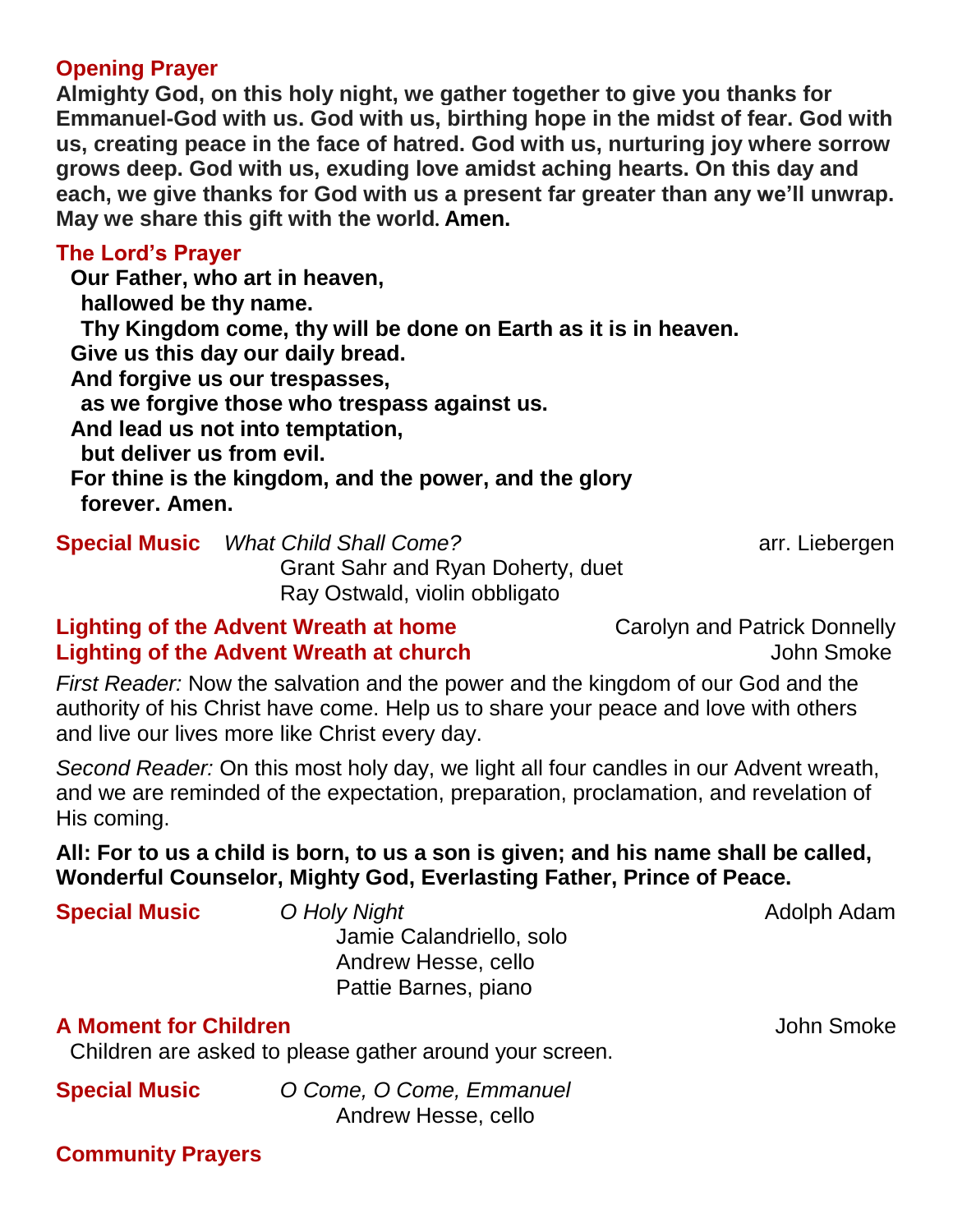### **Reading of the Holy Scripture** Luke 2:1–20

In those days a decree went out from Emperor Augustus that all the world should be registered. **<sup>2</sup>**This was the first registration and was taken while Quirinius was governor of Syria. **<sup>3</sup>**All went to their own towns to be registered. **<sup>4</sup>** Joseph also went from the town of Nazareth in Galilee to Judea, to the city of David called Bethlehem, because he was descended from the house and family of David. **<sup>5</sup>**He went to be registered with Mary, to whom he was engaged and who was expecting a child. **<sup>6</sup>**While they were there, the time came for her to deliver her child. **<sup>7</sup>**And she gave birth to her firstborn son and wrapped him in bands of cloth, and laid him in a manger, because there was no place for them in the inn.

**<sup>8</sup>**In that region there were shepherds living in the fields, keeping watch over their flock by night. **<sup>9</sup>**Then an angel of the Lord stood before them, and the glory of the Lord shone around them, and they were terrified. **<sup>10</sup>**But the angel said to them, "Do not be afraid; for see—I am bringing you good news of great joy for all the people: **<sup>11</sup>**to you is born this day in the city of David a Savior, who is the Messiah, the Lord. **<sup>12</sup>**This will be a sign for you: you will find a child wrapped in bands of cloth and lying in a manger." **<sup>13</sup>** And suddenly there was with the angel a multitude of the heavenly host, praising God and saying,

**<sup>14</sup>**"Glory to God in the highest heaven,

and on earth peace among those whom he favors!"

**<sup>15</sup>**When the angels had left them and gone into heaven, the shepherds said to one another, "Let us go now to Bethlehem and see this thing that has taken place, which the Lord has made known to us." **<sup>16</sup>**So they went with haste and found Mary and Joseph, and the child lying in the manger. **<sup>17</sup>**When they saw this, they made known what had been told them about this child; **<sup>18</sup>**and all who heard it were amazed at what the shepherds told them. **<sup>19</sup>**But Mary treasured all these words and pondered them in her heart. **<sup>20</sup>**The shepherds returned, glorifying and praising God for all they had heard and seen, as it had been told them."

**Sermon** "Fear Not, There's Good News!" Pastor Claude

**Our Tithes and Offerings**

**Offertory** *A* **Christmas Blessing Philip W. J. Stopford** The Chancel Choir

### **Lighting of the Christ Candle**

**Now we light the Christ Candle, we rejoice that the promise of God has been fulfilled in the coming of the baby born to save us all in a manger.**

### **Candle Lighting Service and the Ringing in of Christmas**

*Silent Night, Holy Night & Joy to the World* **arr.** Anne Christopherson Diane Hires and Pattie Barnes, piano duet